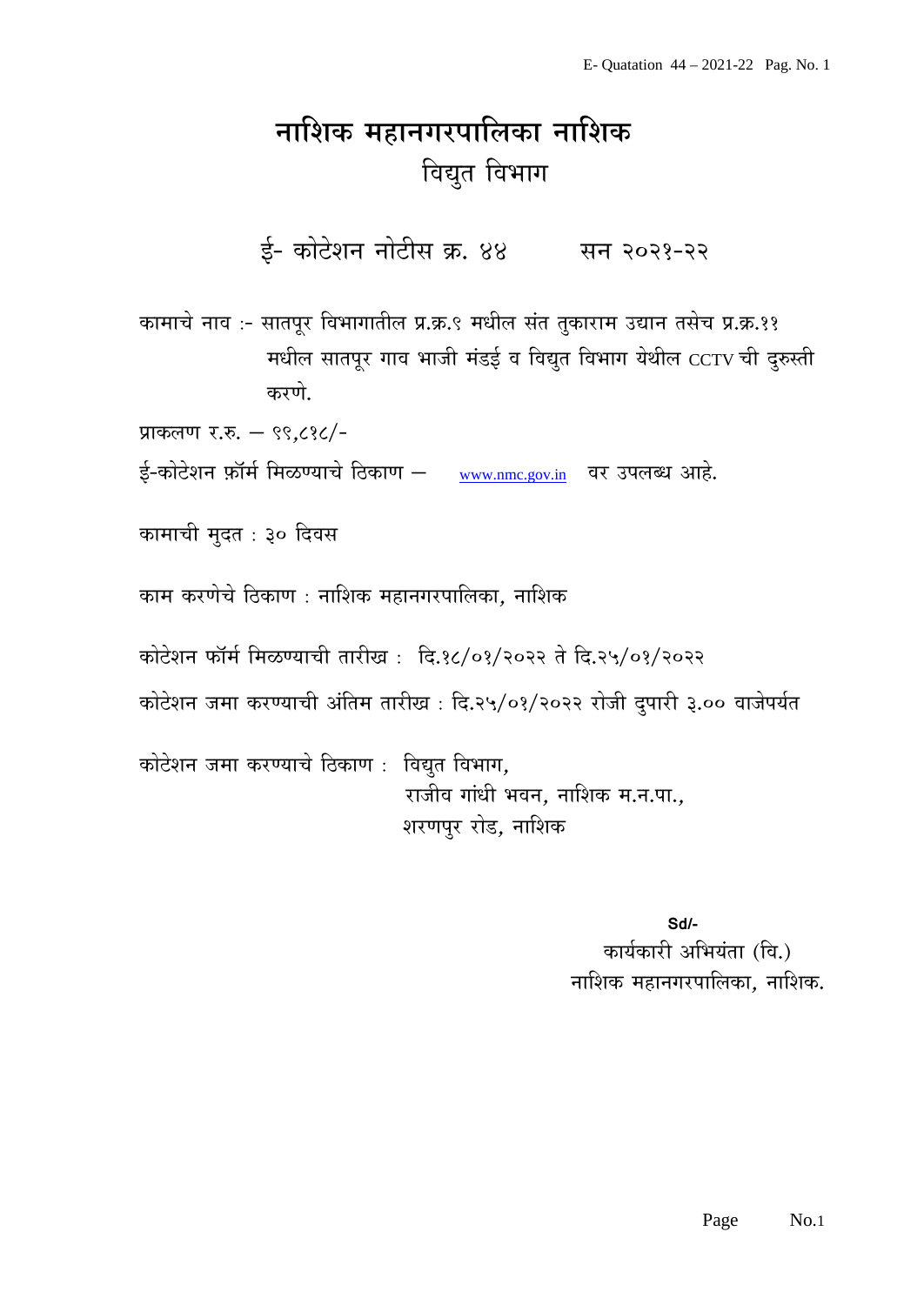| <b>NASHIK MUNICIPAL CORPORATION</b> |                                                                                                    |                |                                                                                                                 |  |  |  |  |  |  |
|-------------------------------------|----------------------------------------------------------------------------------------------------|----------------|-----------------------------------------------------------------------------------------------------------------|--|--|--|--|--|--|
|                                     | Rajiv Gandhi Bhavan, Sharanpur Road, Nashik                                                        |                |                                                                                                                 |  |  |  |  |  |  |
| <b>Electrical Department</b>        |                                                                                                    |                |                                                                                                                 |  |  |  |  |  |  |
|                                     | DETAILED 'E' Quotation form No. 44 of Year 2021-22                                                 |                |                                                                                                                 |  |  |  |  |  |  |
|                                     | NASHIK MUNICIPAL CORPORATION, (NMC),                                                               |                | NASHIK, invites 'E' Quotation form                                                                              |  |  |  |  |  |  |
|                                     | <b>PERCENTAGE RATE Quotation</b> from firms/companies having requisite qualifications & experience |                |                                                                                                                 |  |  |  |  |  |  |
|                                     | as per qualification criteria.                                                                     |                |                                                                                                                 |  |  |  |  |  |  |
| 1)                                  | <b>NAME OF WORK</b>                                                                                | $\ddot{\cdot}$ | Providing & CCTV maintance work at Sant<br>Tukaram Gardan, Satpur Gaon Chatrapati                               |  |  |  |  |  |  |
|                                     |                                                                                                    |                | Shivaji Bhaji Madai & Ele.Div. Satpur, Satpur<br>Div.                                                           |  |  |  |  |  |  |
| 2)                                  | <b>SCOPE OF WORK</b>                                                                               | $\ddot{\cdot}$ | Providing & CCTV maintance work at Sant                                                                         |  |  |  |  |  |  |
|                                     |                                                                                                    |                | Tukaram Gardan, Satpur Gaon Chatrapati<br>Shivaji Bhaji Madai & Ele. Div. Satpur, Satpur                        |  |  |  |  |  |  |
|                                     |                                                                                                    |                | Div.                                                                                                            |  |  |  |  |  |  |
| 3)                                  | <b>ESTIMATED COST PUT TO Quotation</b>                                                             | :              | Rs. Eastimate Rs. 99,818/- (Inclusive GST)                                                                      |  |  |  |  |  |  |
| 4)                                  | DATE OF ISSUING OF ON LINE Quotation                                                               | $\ddot{\cdot}$ | 18/01/2022 To 25/01/2022<br>(Including)<br>all                                                                  |  |  |  |  |  |  |
|                                     | <b>FORM</b>                                                                                        |                | holidays)                                                                                                       |  |  |  |  |  |  |
|                                     | Available on our web site                                                                          | :              | www.nmc.gov.in                                                                                                  |  |  |  |  |  |  |
| 5)                                  | <b>TIME LIMIT</b>                                                                                  | $\ddot{\cdot}$ | 30 Days (Inclusive Mansoon)                                                                                     |  |  |  |  |  |  |
| 6)                                  | <b>PLACE OF WORK</b>                                                                               | :              | NMC, Nashik, Maharashtra State, (INDIA).                                                                        |  |  |  |  |  |  |
| $\boldsymbol{7}$                    | <b>SECURITY DEPOSIT</b>                                                                            | $\ddot{\cdot}$ | Total S.D is 2% of accepted Quotation cost.                                                                     |  |  |  |  |  |  |
|                                     |                                                                                                    | a)             | 2% of the accepted Contract Value in favor of                                                                   |  |  |  |  |  |  |
|                                     |                                                                                                    |                | Commissioner, Nashik Municipal Corporation,<br>Nashik and can be paid in the form of Demand                     |  |  |  |  |  |  |
|                                     |                                                                                                    |                | Draft in favor of the Commissioner Nashik                                                                       |  |  |  |  |  |  |
|                                     |                                                                                                    |                | Municipal Corporation. Nashik.                                                                                  |  |  |  |  |  |  |
| 8)                                  | <b>VALIDITY OF OFFERS</b>                                                                          | :              | 180 Days or till expressly withdrawn by the<br>Quotation after 180 days, whichever is later.                    |  |  |  |  |  |  |
| 9)                                  | <b>AVAILABILITY OF DETAILED</b><br>Quotation                                                       | $\ddot{\cdot}$ | From 18/01/2022 To 25/01/2022<br>including all                                                                  |  |  |  |  |  |  |
|                                     | <b>NOTICE</b>                                                                                      |                | holidays<br>website<br>online<br>our<br>on<br>www.nmc.gov.in                                                    |  |  |  |  |  |  |
| <b>10)</b>                          | <b>LAST</b><br><b>SUBMISSION</b><br><b>DATE</b><br>OF<br>OF                                        | $\ddot{\cdot}$ | documents (Technical bid &<br>Quotation                                                                         |  |  |  |  |  |  |
|                                     | <b>TECHNICAL</b><br><b>BID</b><br>$\boldsymbol{\&}$<br><b>FINANCIAL</b><br><b>BID</b>              |                | Financial bid) shall be submitted in the office of                                                              |  |  |  |  |  |  |
|                                     | (Quatation DOCUMENTS)                                                                              |                | Ex.Engr, Nashik Municipal Corporation, Rajiv                                                                    |  |  |  |  |  |  |
|                                     |                                                                                                    |                | Gandhi Bhavan, Sharanpur Road, Nashik on or<br>$\frac{25/01}{2022}$ up to <b>15:00</b> hrs.<br>before           |  |  |  |  |  |  |
| 11)                                 | DATE AND TIME OF OPENING OF Quatation                                                              | $\ddot{\cdot}$ | If possible the tenders will be opened on                                                                       |  |  |  |  |  |  |
|                                     | <b>DOCUMENT</b>                                                                                    |                | <i><b>25/01/2022</b></i><br>after $15:00$ hrs in the office of<br>Executive<br>Engineer,<br>Nashik<br>Municipal |  |  |  |  |  |  |
|                                     |                                                                                                    |                | Corporation, Rajiv Gandhi Bhavan, Sharanpur                                                                     |  |  |  |  |  |  |
|                                     |                                                                                                    |                | Road, Nashik, in presence of intending Tenderer                                                                 |  |  |  |  |  |  |
|                                     |                                                                                                    |                | or their representatives if any. Please Note that                                                               |  |  |  |  |  |  |
|                                     |                                                                                                    |                | after scrutiny of Technical bid, the financial                                                                  |  |  |  |  |  |  |
|                                     |                                                                                                    |                | offers of only qualified tenderer will be opened.                                                               |  |  |  |  |  |  |
| 12)                                 | <b>CONTACT DETAILS</b>                                                                             | :              | For any clarification & communication with<br>reference to the Quotation documents, the                         |  |  |  |  |  |  |
|                                     |                                                                                                    |                | concessionaires are expected to communicate at                                                                  |  |  |  |  |  |  |
|                                     |                                                                                                    |                | contact information provided below-                                                                             |  |  |  |  |  |  |
|                                     |                                                                                                    |                | <b>Executive Engineer</b>                                                                                       |  |  |  |  |  |  |
|                                     |                                                                                                    |                | <b>Electrical Department</b>                                                                                    |  |  |  |  |  |  |
|                                     |                                                                                                    |                | Nashik Municipal Corporation,                                                                                   |  |  |  |  |  |  |
|                                     |                                                                                                    |                | Rajiv Gandhi Bhavan,<br>Sharanpur Road, Nashik -422001.                                                         |  |  |  |  |  |  |
|                                     |                                                                                                    |                | Email-ee_electrical@nmc.gov.in                                                                                  |  |  |  |  |  |  |
|                                     |                                                                                                    |                | Phone $- (0253)$ 2222434                                                                                        |  |  |  |  |  |  |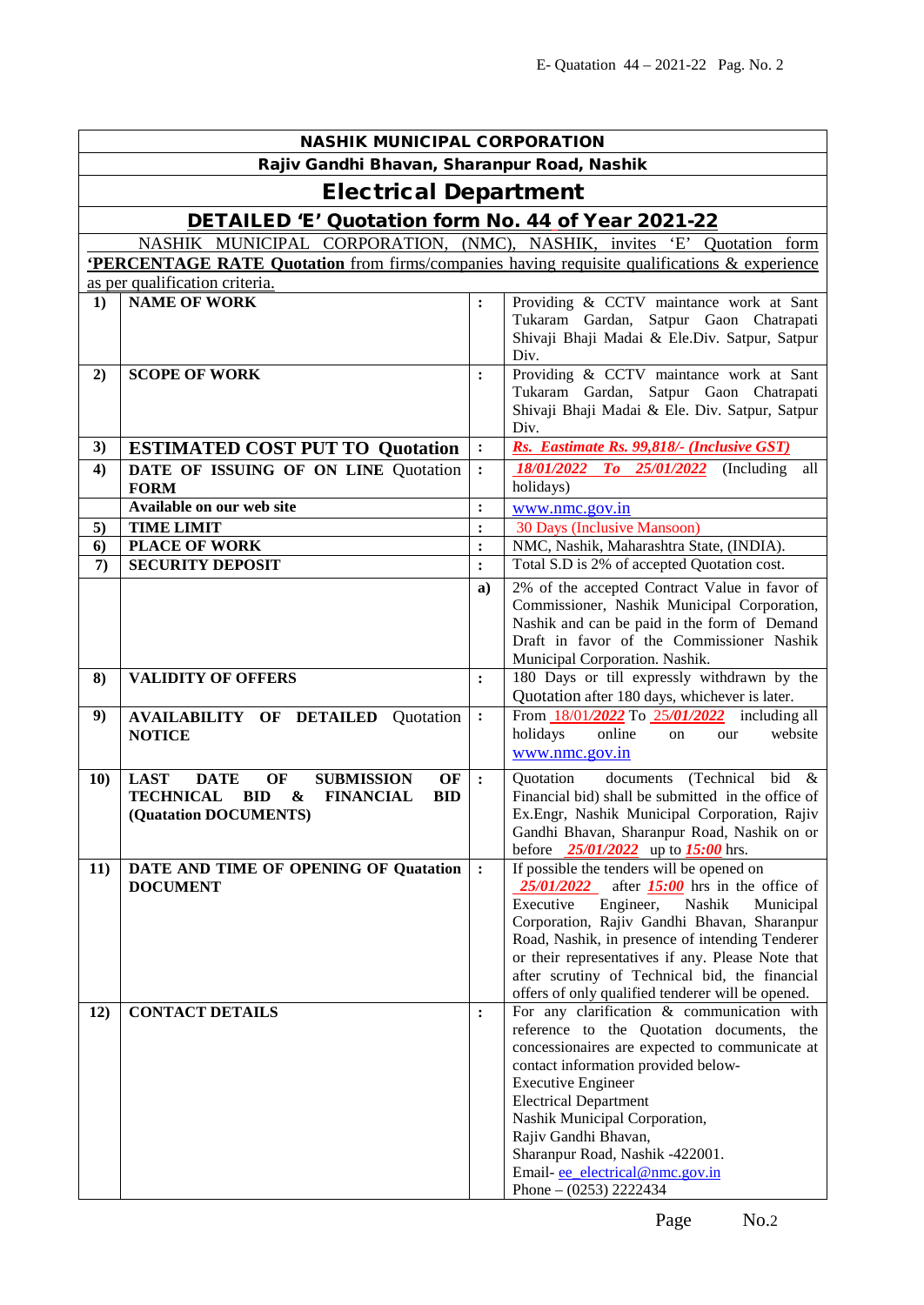|            | TENDERER TO INFORM HIMSELF FULLY:-                                                                                                                                                                                                |  |  |  |  |  |
|------------|-----------------------------------------------------------------------------------------------------------------------------------------------------------------------------------------------------------------------------------|--|--|--|--|--|
|            | The Quotation shall be deemed to have fully acquainted himself with the work $\&$ site                                                                                                                                            |  |  |  |  |  |
|            | conditions and carefully examined the special conditions, the specifications mentioned for                                                                                                                                        |  |  |  |  |  |
|            | the said work, and shall be deemed to have fully informed himself regarding the local                                                                                                                                             |  |  |  |  |  |
|            |                                                                                                                                                                                                                                   |  |  |  |  |  |
|            | conditions and various prevailing laws at time beings.<br>The Quotation shall also be deemed to have fully acquainted with various items involved in the works                                                                    |  |  |  |  |  |
|            | and as well as deemed to have fully acquainted himself with the fact that the work is to be carried out in                                                                                                                        |  |  |  |  |  |
|            | Nashik Municipal Corporation area. The Quotation should therefore plan his schedule of work properly so as<br>to complete the work within stipulated time limit. Nashik Municipal Corporation will not be liable for any loss     |  |  |  |  |  |
|            |                                                                                                                                                                                                                                   |  |  |  |  |  |
|            | or damage sustained by the Quatation due to any reason.                                                                                                                                                                           |  |  |  |  |  |
|            | Contractor must abide by B1 / Quatation form condition. (Attached separately)<br>$\left( i\right)$                                                                                                                                |  |  |  |  |  |
|            | Contractor has to download mobile app of NMC Know our works / PMS and has to upload<br>$\rm ii)$                                                                                                                                  |  |  |  |  |  |
|            | photo / Video before / during / after the work.                                                                                                                                                                                   |  |  |  |  |  |
| 14)        | DEFECT LIABILITY PERIOD (DLP):-                                                                                                                                                                                                   |  |  |  |  |  |
|            |                                                                                                                                                                                                                                   |  |  |  |  |  |
|            | Defect liability period for the work is 12 <i>Calendar months &amp;</i> it should be counted after satisfactory                                                                                                                   |  |  |  |  |  |
|            | testing and commissioning of all components. And will start after issuing completion certificate from                                                                                                                             |  |  |  |  |  |
|            | competent authority. The shall be responsible for maintaining the entire scheme including all labor, material,<br>supervision etc. repairing, replacing the defective material used in the work at his own cost including cost of |  |  |  |  |  |
|            | any charges during execution and testing of the scheme.                                                                                                                                                                           |  |  |  |  |  |
|            |                                                                                                                                                                                                                                   |  |  |  |  |  |
| 15)        | JOINT VENTURE OR ANY TYPE OF CONSORTIUM IS NOT ALLOWED.                                                                                                                                                                           |  |  |  |  |  |
| 16)        | METHOD OF SUBMISSION OF BOTH THE TECHNICAL BID, FINANCIAL BID & OPENING OF                                                                                                                                                        |  |  |  |  |  |
|            | <b>OFFER: - (i.e. Quatation documents.)</b>                                                                                                                                                                                       |  |  |  |  |  |
|            | The Quatation documents i.e. technical bid & financial bid both shall be uploaded only online on or before                                                                                                                        |  |  |  |  |  |
|            | specified date & time as prescribed.                                                                                                                                                                                              |  |  |  |  |  |
|            |                                                                                                                                                                                                                                   |  |  |  |  |  |
| <b>A</b> ) | <b>TECHNICAL BID:</b>                                                                                                                                                                                                             |  |  |  |  |  |
|            | Technical bid shall be uploaded online on the specified web site www.nmc.gov.in All Tenderer are                                                                                                                                  |  |  |  |  |  |
|            | requested to upload the requisite documents of Technical bid on the specified web site well in advance prior to                                                                                                                   |  |  |  |  |  |
|            | the last date of submission of bid to avoid network congestion.                                                                                                                                                                   |  |  |  |  |  |
|            | The Quatation shall upload the scanned copies on website www.nmc.gov.in<br>document as per                                                                                                                                        |  |  |  |  |  |
|            | conditions.                                                                                                                                                                                                                       |  |  |  |  |  |
|            |                                                                                                                                                                                                                                   |  |  |  |  |  |
|            |                                                                                                                                                                                                                                   |  |  |  |  |  |
| 1)         | Shop Act/ Adhar Udyam                                                                                                                                                                                                             |  |  |  |  |  |
| 2)         | Pan Card                                                                                                                                                                                                                          |  |  |  |  |  |
| 3)         | EPF/PF registration certificate.                                                                                                                                                                                                  |  |  |  |  |  |
| 4)         | Valid GST registration certificate.                                                                                                                                                                                               |  |  |  |  |  |
| 5)         | The bidder should submit the Manufacturers Authorization letter With from Company                                                                                                                                                 |  |  |  |  |  |
| B)         | <b>FINANCIAL BID:</b>                                                                                                                                                                                                             |  |  |  |  |  |
|            | The Quatation shall upload the financial bid on-line only on the specified web-site. www.nmc.gov.in                                                                                                                               |  |  |  |  |  |
|            | well in advance prior to the last date $\&$ time of submission of financial bid to avoid network congestion. In<br>sealed Envelop at NMC office.                                                                                  |  |  |  |  |  |
|            | Tenderers shall quote a firm offer. Conditional offers shall not be considered and shall be treated as non-                                                                                                                       |  |  |  |  |  |
|            | responsive and thereof.                                                                                                                                                                                                           |  |  |  |  |  |
|            | Tenderers are requested to fill the tender carefully after noting the items and specifications. They are                                                                                                                          |  |  |  |  |  |
|            | informed that no variation in rates etc. shall be allowed on any ground such as clerical mistake.                                                                                                                                 |  |  |  |  |  |
|            | Misunderstanding etc. after the Quatation has been submitted.                                                                                                                                                                     |  |  |  |  |  |
|            | The offer should be based on the scope of work given above and should be inclusive of all taxes of state                                                                                                                          |  |  |  |  |  |
|            | and central Govt. applicable levies, duties, insurance and all other charges including traveling, lodging and                                                                                                                     |  |  |  |  |  |
|            | boarding or any other expenses of the tenderer and other employees of the Tenderer. NMC will not bear any<br>expenses other than the cost quoted for the work.                                                                    |  |  |  |  |  |
|            | The agreement will have to be carried out on the stamp paper. As per act prevailing Govt. order,                                                                                                                                  |  |  |  |  |  |
|            | required amount of stamp paper will be purchased by the tenderer.                                                                                                                                                                 |  |  |  |  |  |
|            |                                                                                                                                                                                                                                   |  |  |  |  |  |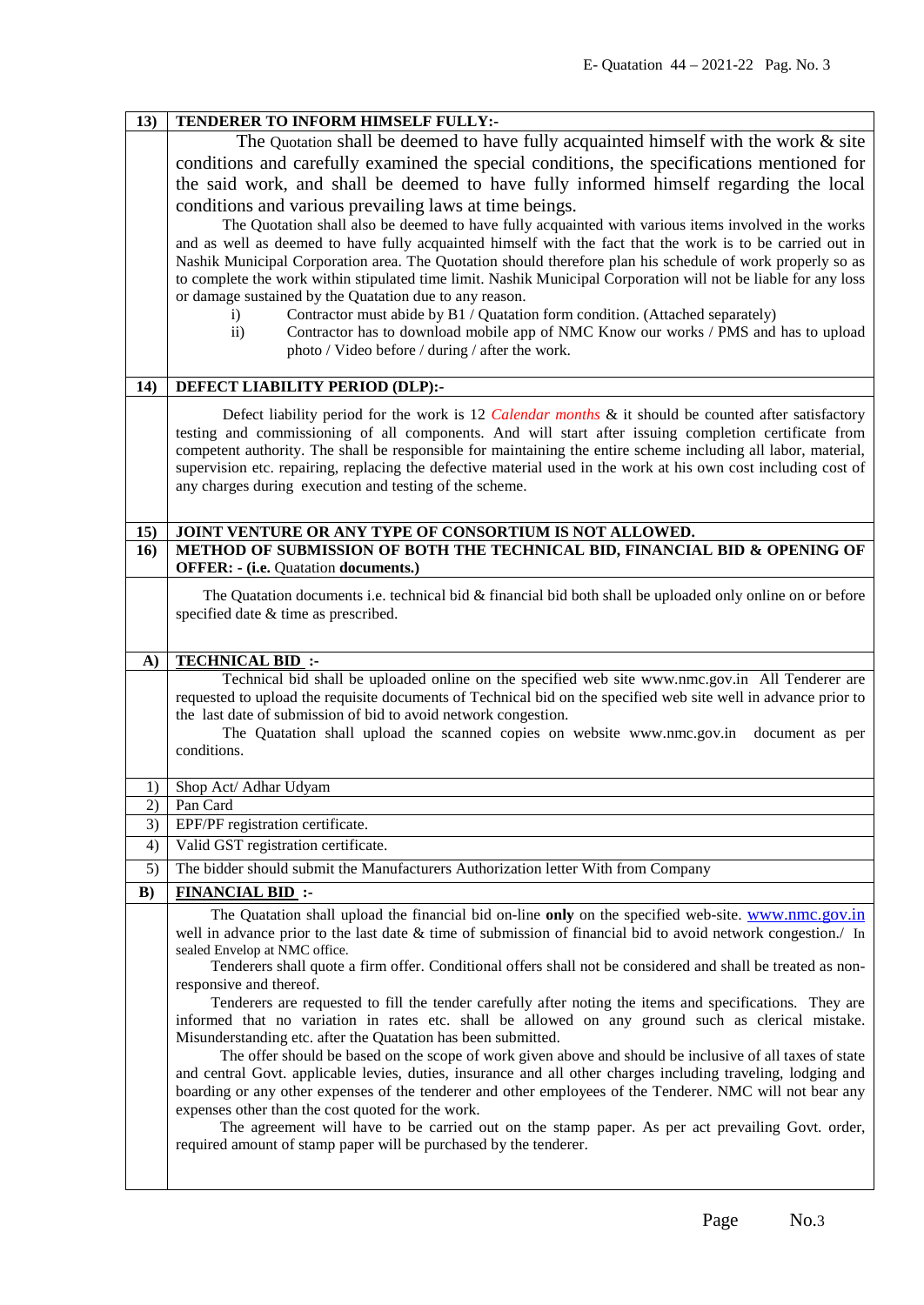| $\mathbf{C}$        | CONDITION FOR PAYMENT OF ADDITIONAL PERFORMANCE SECURITY                                                                                                                                                                     |  |  |  |  |  |
|---------------------|------------------------------------------------------------------------------------------------------------------------------------------------------------------------------------------------------------------------------|--|--|--|--|--|
|                     | DEPOSIT :-                                                                                                                                                                                                                   |  |  |  |  |  |
| 1)                  | The contractor shall require to furnish the performance security deposit in the form of demand draft/                                                                                                                        |  |  |  |  |  |
|                     | FDR/ recoverable Bank Guarantee of Nationalized Bank within 8 days after opening of financial                                                                                                                                |  |  |  |  |  |
|                     | envelope (envelope No-2)                                                                                                                                                                                                     |  |  |  |  |  |
|                     | For Example: If rate are 19% below                                                                                                                                                                                           |  |  |  |  |  |
|                     | $1\%$ to $10\%$ below<br>$-1\%$                                                                                                                                                                                              |  |  |  |  |  |
|                     | Up to below $15\% - 15\% - 10\% = 5\%$                                                                                                                                                                                       |  |  |  |  |  |
|                     | $(19\% - 15\% = 4\%)$ - 4% X 2 = 8%<br>Total PSD $(1+5+8) = 14\%$                                                                                                                                                            |  |  |  |  |  |
| 2)                  |                                                                                                                                                                                                                              |  |  |  |  |  |
|                     | Additional Performance security of the successful bidder shall be returned immediately upon satisfactory<br>completion of work, the certificate of which shall be issued by the EE before releasing the additional security. |  |  |  |  |  |
| 3)                  | If the lowest bidder offer is more than 10% below the estimated cost of the tender, tender calling                                                                                                                           |  |  |  |  |  |
|                     | authority should be call for the written explanation from this bidder with respect to the planning of execution                                                                                                              |  |  |  |  |  |
|                     | of work as the rate quoted by him. Tender calling authority should assure himself about the feasibility of                                                                                                                   |  |  |  |  |  |
|                     | planning submitted by the bidder with respect to the quoted rates.                                                                                                                                                           |  |  |  |  |  |
| D)                  | <b>OPENING OF OFFER:-</b>                                                                                                                                                                                                    |  |  |  |  |  |
|                     | Tenders will be opened in the office of Executive Engineer (NMC) as mentioned above                                                                                                                                          |  |  |  |  |  |
| $\mathbf{i}$        | <b>Technical bid:</b> If possible technical bid will be opened to verify its contents as per requirement on specified                                                                                                        |  |  |  |  |  |
|                     | date & time. If the various documents do not meet the requirements of the Tender, Tenderer will be                                                                                                                           |  |  |  |  |  |
|                     | disqualified, However if the Executive Engineer feels that the Tenderer may be asked to submit the requisite<br>document within a stipulated time frame at the discretion of opening authority and if the Tenderer fails to  |  |  |  |  |  |
|                     | submit those documents within the stipulated time frame then a note will be recorded accordingly by the                                                                                                                      |  |  |  |  |  |
|                     | opening authority and the said Tenderer's offer will not be considered for further action.                                                                                                                                   |  |  |  |  |  |
| $\ddot{\textbf{i}}$ | Financial Bid: If possible this bid shall be opened on date $\&$ time specified of the qualified Tenderer                                                                                                                    |  |  |  |  |  |
|                     | only if contents of Technical bid are found acceptable.                                                                                                                                                                      |  |  |  |  |  |
|                     | The tendered rate in form B-1 of the tender as percentage above / below the estimated rates put to the tender                                                                                                                |  |  |  |  |  |
|                     | the amount shall then be read out.                                                                                                                                                                                           |  |  |  |  |  |
| iii)                | NMC is not responsible if due to any reason, tender documents are not uploaded on the last date of                                                                                                                           |  |  |  |  |  |
|                     | submission. To avoid network congestion proper care should be taken and may upload tender well in advance<br>before last date & time of submission.                                                                          |  |  |  |  |  |
|                     |                                                                                                                                                                                                                              |  |  |  |  |  |
|                     |                                                                                                                                                                                                                              |  |  |  |  |  |
| iv)                 | Tenderer and his authorized representative shall remain present with original documents during opening of<br>Financial bid.                                                                                                  |  |  |  |  |  |
| 17)                 | <b>GENERAL CONDITIONS:-</b>                                                                                                                                                                                                  |  |  |  |  |  |
| a)                  | <b>APPROVALS:-</b>                                                                                                                                                                                                           |  |  |  |  |  |
|                     | i)All work shall be carried out as per the specification contained in the standard specification published by                                                                                                                |  |  |  |  |  |
|                     | public works and housing department, Govt. of Maharashtra. In case of the discrepancy decision of the                                                                                                                        |  |  |  |  |  |
|                     | Engineer-In-Charge will be Final.                                                                                                                                                                                            |  |  |  |  |  |
|                     | ii) All test of pole, Earthing, cable shall be done as per specification in the presence of representative of NMC                                                                                                            |  |  |  |  |  |
|                     | & NMC approved third party inspection at Bidder own cost                                                                                                                                                                     |  |  |  |  |  |
| $\mathbf{b}$        | <b>INSURANCE:-</b>                                                                                                                                                                                                           |  |  |  |  |  |
|                     | Successful Contractor shall take out necessary Insurance Policy / Policies so as to provide adequate insurance<br>cover for executive of the awarded contract work from the " Directorate of insurance, Maharashtra state    |  |  |  |  |  |
|                     | Mumbai" only. It's Postal address for correspondence is 264, MHADA, First Floor, Opp. Kalanagar, Bandra                                                                                                                      |  |  |  |  |  |
|                     | (East), Mumbai-400051. (Telephone nos. 6438690/6438746, Fax no.6438461).                                                                                                                                                     |  |  |  |  |  |
|                     | If the contractor fails to take insurance policy as above within 15 days from the date of work order, 1%                                                                                                                     |  |  |  |  |  |
|                     | amount will be deducted from bill.                                                                                                                                                                                           |  |  |  |  |  |
| c)                  | PAYMENT:-                                                                                                                                                                                                                    |  |  |  |  |  |
|                     | i) Contractor shall submit his bills on his own printed form. The manner of preparation of bills should                                                                                                                      |  |  |  |  |  |
|                     | be according to the routine official procedure.                                                                                                                                                                              |  |  |  |  |  |
|                     | ii) Payment will be released as per availability of funds and no interest or claim will be paid on account                                                                                                                   |  |  |  |  |  |
|                     | of delayed payment.<br>iii) S.D. will be released after defect liability period.                                                                                                                                             |  |  |  |  |  |
|                     |                                                                                                                                                                                                                              |  |  |  |  |  |
| $\mathbf{d}$        | <b>REJECTION OF OFFER:-</b>                                                                                                                                                                                                  |  |  |  |  |  |
|                     | The Commissioner, Nashik Municipal Corporation, Nashik reserves the right to reject any or all offers without                                                                                                                |  |  |  |  |  |
|                     | assigning any reason thereof.                                                                                                                                                                                                |  |  |  |  |  |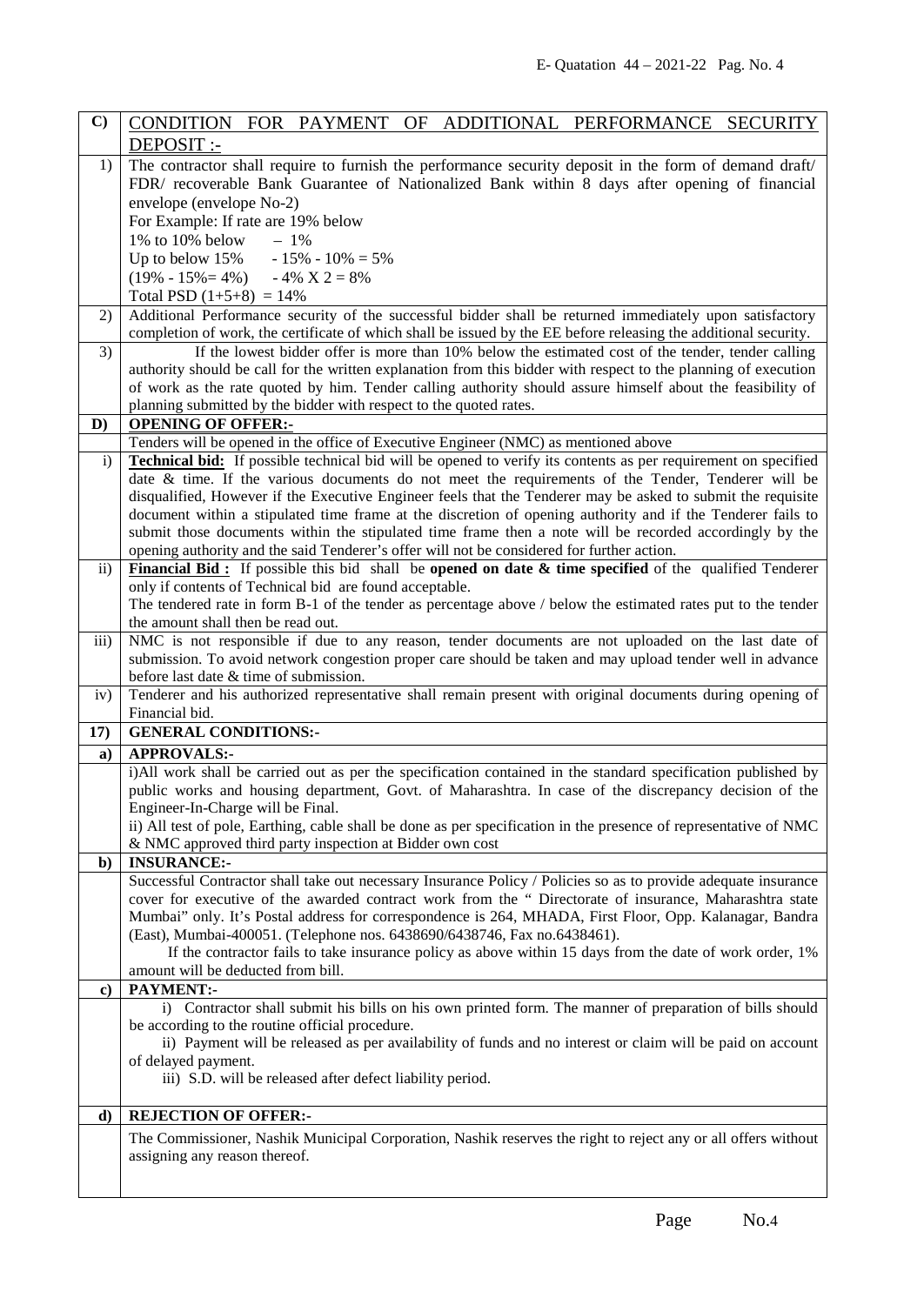| $\bf{e})$    | <b>PROGRESS OF WORK:-</b>                                                                                                                                                                                                                                                                                                                                                                                                                                                                                                                                                                                                                                                                                                         |                                     |  |  |  |  |  |
|--------------|-----------------------------------------------------------------------------------------------------------------------------------------------------------------------------------------------------------------------------------------------------------------------------------------------------------------------------------------------------------------------------------------------------------------------------------------------------------------------------------------------------------------------------------------------------------------------------------------------------------------------------------------------------------------------------------------------------------------------------------|-------------------------------------|--|--|--|--|--|
|              | The contractor should take site survey within of $0(T0)$ to $3(T1)$ days. The contractor must start work within $0$                                                                                                                                                                                                                                                                                                                                                                                                                                                                                                                                                                                                               |                                     |  |  |  |  |  |
|              | (T0) to 7 (T2) days and should finish the work within period of 30 to 60 days i.e. $(T2 + 30)$ to 60 days) as per                                                                                                                                                                                                                                                                                                                                                                                                                                                                                                                                                                                                                 |                                     |  |  |  |  |  |
|              | site requirement.                                                                                                                                                                                                                                                                                                                                                                                                                                                                                                                                                                                                                                                                                                                 |                                     |  |  |  |  |  |
| f            | <b>COMPENSATION &amp; DELAY</b> (Clause 2 of B1/B2 Tender condition applies here):-                                                                                                                                                                                                                                                                                                                                                                                                                                                                                                                                                                                                                                               |                                     |  |  |  |  |  |
|              | i) Compensation & Delay will be levied on the delayed of work within time limit, the penalty will be charged                                                                                                                                                                                                                                                                                                                                                                                                                                                                                                                                                                                                                      |                                     |  |  |  |  |  |
|              | as per given below                                                                                                                                                                                                                                                                                                                                                                                                                                                                                                                                                                                                                                                                                                                |                                     |  |  |  |  |  |
|              | from 1 <sup>st</sup> day of work order to $\frac{1}{4}$ <sup>th</sup> period of work order. = nil<br>after $\frac{1}{4}$ <sup>th</sup> period of W.O. to $\frac{1}{2}$ <sup>th</sup> period of work order.=0.025 % of tender amount per day. after $\frac{1}{2}$ <sup>th</sup>                                                                                                                                                                                                                                                                                                                                                                                                                                                    |                                     |  |  |  |  |  |
|              | period of W.O. to $\frac{3}{4}$ <sup>th</sup> period of work order.=0.05 % of tender amount per day. after $\frac{3}{4}$ <sup>th</sup> period of                                                                                                                                                                                                                                                                                                                                                                                                                                                                                                                                                                                  |                                     |  |  |  |  |  |
|              | W.O. to last day of work order.=0.075 % of tender amount per day. After last date of W.O to till the                                                                                                                                                                                                                                                                                                                                                                                                                                                                                                                                                                                                                              |                                     |  |  |  |  |  |
|              | completion day of work. 0.1% of tender amount per day.                                                                                                                                                                                                                                                                                                                                                                                                                                                                                                                                                                                                                                                                            |                                     |  |  |  |  |  |
|              | ii) If the material used for work is found of inferior quality or not as per specifications, the tenderer shall<br>replace the fitting within 7 days from date of intimation at the cost $\&$ risk of the tenderer, failing which Earnest<br>Money Deposit & Contract Deposit of the Contractor shall be forfeited & the tenderer shall be liable for penal<br>action, including blacklisting etc. In addition to this for failure, the Earnest Money Deposit & contract<br>deposit, or any fines is imposed by the Municipal Commissioner, the same shall be payable by the tenderer<br>immediately on demand failing which the same shall be recovered from other dues to the tenderer from the<br><b>Municipal Corporation</b> |                                     |  |  |  |  |  |
| g)           | <b>BLACKLISTING:-</b>                                                                                                                                                                                                                                                                                                                                                                                                                                                                                                                                                                                                                                                                                                             |                                     |  |  |  |  |  |
| $\mathbf{h}$ | i) Forged document are submitted or<br>If it becomes responsive on the basis of submission of bogus certificate.<br>$\rm ii)$<br>iii) In case of non supply of equipment /accessories or supply of substandard quality or supply of equipment /<br>accessories found to have been previously used or having reconditioned part.<br>The successful bidder will have to pay initial deposit 5 % amount of the total cost of his bid as<br>iv)<br>security deposit shall paid in the treasury of N.M.C. within 10 days from the date of communication of<br>acceptance of his offer. Failing which the EMD will be also forfeited at the risk $\&$ cost of the tenderer.<br><b>DISPUTE:-</b>                                         |                                     |  |  |  |  |  |
|              |                                                                                                                                                                                                                                                                                                                                                                                                                                                                                                                                                                                                                                                                                                                                   |                                     |  |  |  |  |  |
|              | The Commissioner, Nashik Municipal Corporation is the sole arbitrator for this work & contract.                                                                                                                                                                                                                                                                                                                                                                                                                                                                                                                                                                                                                                   |                                     |  |  |  |  |  |
| $\mathbf{i}$ | <b>ACKNOWLEDGING COMMUNICATIONS:-</b>                                                                                                                                                                                                                                                                                                                                                                                                                                                                                                                                                                                                                                                                                             |                                     |  |  |  |  |  |
|              | Every Communication from the Executive Engineer (Ele.) Nashik Municipal Corporation of Nashik to the<br>tenderer should be acknowledging by the tenderer with the signature of authorized person and with official<br>rubber stamp of the tenderer.                                                                                                                                                                                                                                                                                                                                                                                                                                                                               |                                     |  |  |  |  |  |
| j)           | JURISDICTION OF COURTS NASHIK ONLY:-                                                                                                                                                                                                                                                                                                                                                                                                                                                                                                                                                                                                                                                                                              |                                     |  |  |  |  |  |
| $\bf k)$     | <b>TAXES AND DUTIES:-</b>                                                                                                                                                                                                                                                                                                                                                                                                                                                                                                                                                                                                                                                                                                         |                                     |  |  |  |  |  |
|              | The rates quoted by the tenderer should inclusive of all duties, levies taxes including GST.                                                                                                                                                                                                                                                                                                                                                                                                                                                                                                                                                                                                                                      |                                     |  |  |  |  |  |
| $\bf{D}$     | <b>FORCE MAJEURE CLAUSE:-</b>                                                                                                                                                                                                                                                                                                                                                                                                                                                                                                                                                                                                                                                                                                     |                                     |  |  |  |  |  |
|              | It is at desecration of NMC authority to imposed force majeure clause and thereof.                                                                                                                                                                                                                                                                                                                                                                                                                                                                                                                                                                                                                                                |                                     |  |  |  |  |  |
|              |                                                                                                                                                                                                                                                                                                                                                                                                                                                                                                                                                                                                                                                                                                                                   |                                     |  |  |  |  |  |
|              |                                                                                                                                                                                                                                                                                                                                                                                                                                                                                                                                                                                                                                                                                                                                   | <b>Executive Engineer</b>           |  |  |  |  |  |
|              | Signature and Stamp                                                                                                                                                                                                                                                                                                                                                                                                                                                                                                                                                                                                                                                                                                               | <b>Electrical Department</b>        |  |  |  |  |  |
|              | Of Contractor                                                                                                                                                                                                                                                                                                                                                                                                                                                                                                                                                                                                                                                                                                                     | <b>Nashik Municipal Corporation</b> |  |  |  |  |  |